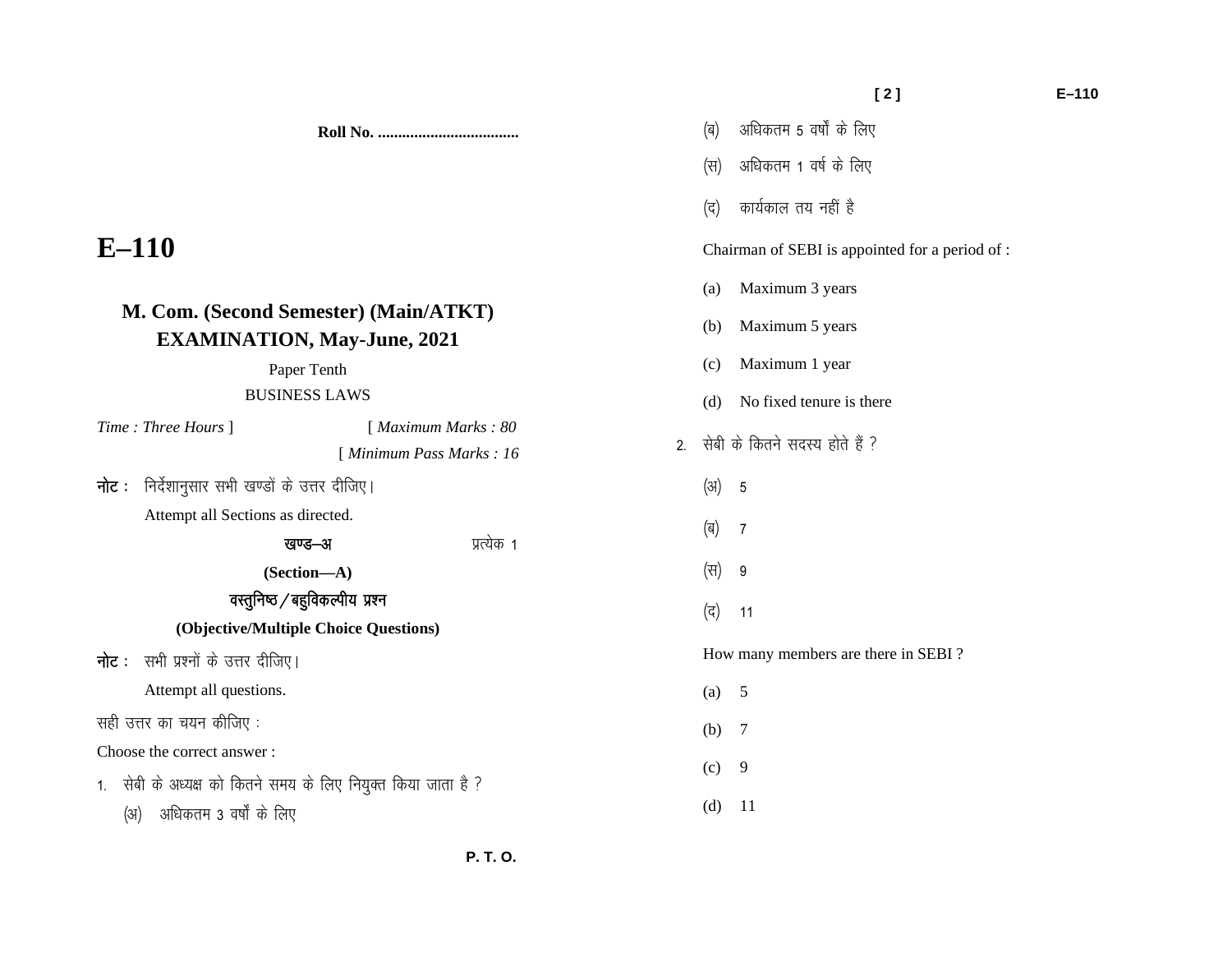|    |      | [3]                                        | $E - 110$ |    |      | [4]                                                  | $E - 110$ |
|----|------|--------------------------------------------|-----------|----|------|------------------------------------------------------|-----------|
|    |      | 3. सेबी की स्थापना कब हुई थी ?             |           | 5. |      | सेबी के सभी सदस्यों की नियुक्ति इनके द्वारा होती है: |           |
|    | (3I) | 30 जून, 1992                               |           |    | (3I) | केन्द्रीय सरकार                                      |           |
|    | (ब)  | 31 जनवरी, 1992                             |           |    | (ब)  | केन्द्रीय एवं राज्य सरकार                            |           |
|    | (स)  | 1 जनवरी, 1992                              |           |    | (स)  | कम्पनी के रजिस्ट्रार                                 |           |
|    | (द)  | 31 जुलाई, 1992                             |           |    | (द)  | राष्ट्रीय कम्पनी विधान ट्रिब्यूनल                    |           |
|    |      | When was SEBI incorporated?                |           |    |      | All the members of SEBI are appointed by :           |           |
|    | (a)  | 30th June, 1992                            |           |    | (a)  | Central Govt.                                        |           |
|    | (b)  | 31st January, 1992                         |           |    | (b)  | Central and State Govt.                              |           |
|    | (c)  | 1st January, 1992                          |           |    | (c)  | <b>Registrar of Companies</b>                        |           |
|    | (d)  | 31st July, 1992                            |           |    | (d)  | National Company Law Tribunal                        |           |
| 4. |      | सेबी का मुख्यालय कहाँ है ?                 |           | 6. |      | भारतीय प्रतिस्पर्धा आयोग की स्थापना कब की गई ?       |           |
|    | (3I) | दिल्ली                                     |           |    | (3I) | 12 अक्टूबर, 2005                                     |           |
|    | (ब)  | बेंगलुरु                                   |           |    | (ब)  | 14 अक्टूबर, 2005                                     |           |
|    | (स)  | चेन्नई                                     |           |    | (स)  | 14 अक्टूबर, 2003                                     |           |
|    | (द)  | मुम्बई                                     |           |    | (द)  | 15 सितम्बर, 2003                                     |           |
|    |      | Where is the headquarters of SEBI located? |           |    |      | Competition Commission of India was established on : |           |
|    | (a)  | Delhi                                      |           |    | (a)  | 12th October, 2005                                   |           |
|    | (b)  | Bengaluru                                  |           |    | (b)  | 14th October, 2005                                   |           |
|    | (c)  | Chennai                                    |           |    | (c)  | 14th October, 2003                                   |           |
|    | (d)  | Mumbai                                     |           |    | (d)  | 15th September, 2003                                 |           |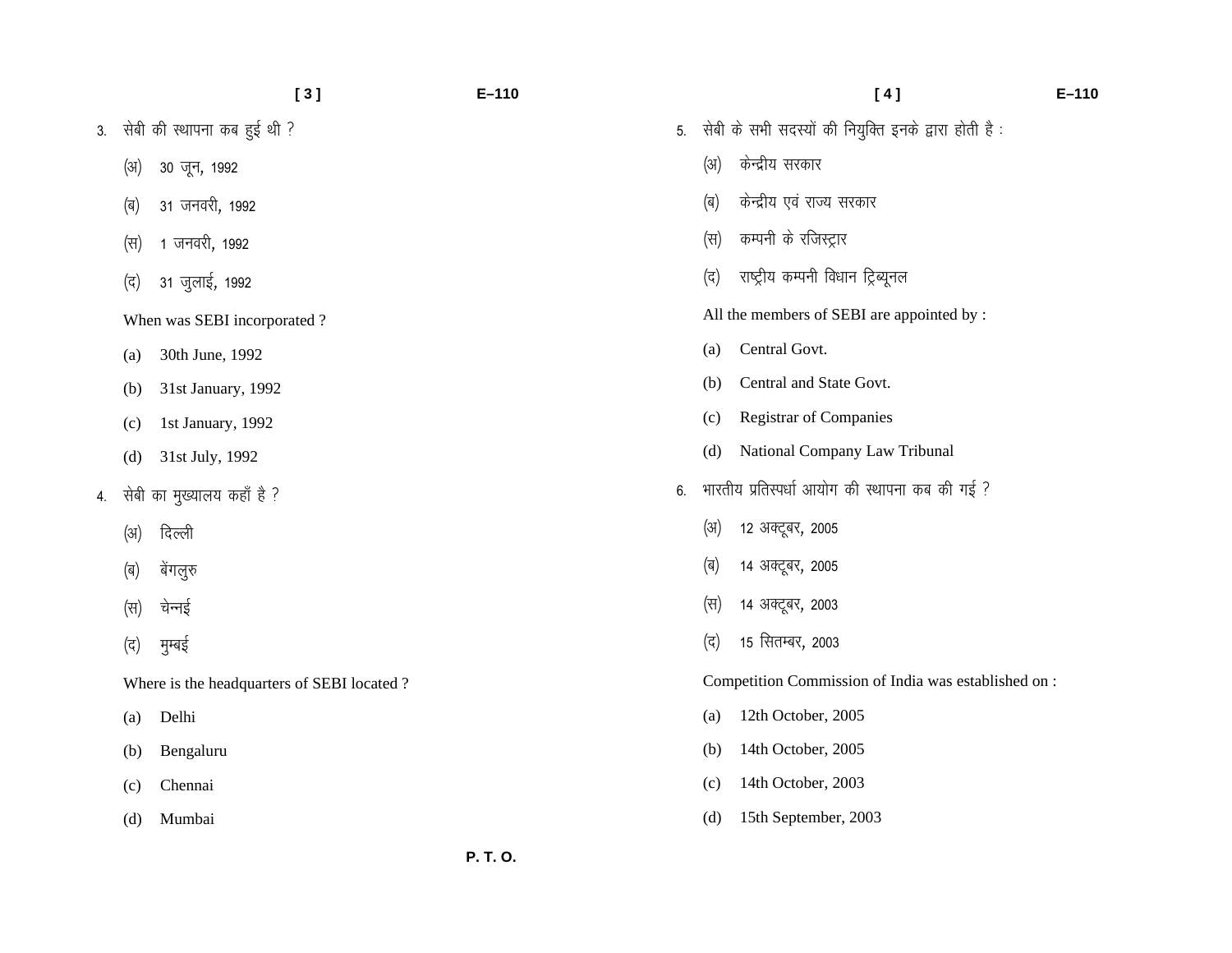|    |                   | [5]                                                   | $E-110$ |    |      | [6]                                                                      | $E - 110$ |
|----|-------------------|-------------------------------------------------------|---------|----|------|--------------------------------------------------------------------------|-----------|
| 7. |                   | MRTP अधिनियम को इनके द्वारा प्रतिस्थापित किया गया है: |         | 9. |      | FEMA के अधीन 'अन्तरण' में शामिल है:                                      |           |
|    | (3I)              | प्रतिस्पर्धा नीति                                     |         |    | (3I) | विक्रय                                                                   |           |
|    | (ब)               | प्रतिस्पर्धा अधिनियम                                  |         |    | (ৰ)  | क्रय                                                                     |           |
|    | (स)               | प्रतिस्पर्ध प्रपत्र                                   |         |    | (स)  | विनिमय                                                                   |           |
|    | (द)               | प्रतिस्पर्धा कथन                                      |         |    | (द)  | उपर्युक्त सभी                                                            |           |
|    |                   | MRTP Act has been substituted by :                    |         |    |      | Under FEMA 'transfer' includes :                                         |           |
|    | $\left( a\right)$ | <b>Competition Policy</b>                             |         |    | (a)  | Sale                                                                     |           |
|    | (b)               | <b>Competition Act</b>                                |         |    | (b)  | Purchase                                                                 |           |
|    | (c)               | <b>Competition Document</b>                           |         |    | (c)  | Exchange                                                                 |           |
|    | (d)               | <b>Competition Statement</b>                          |         |    | (d)  | All of the above                                                         |           |
| 8. |                   | FEMA के प्रभाव में आने का वर्ष है:                    |         |    |      | 10. सामान्यतः किसी भी देश में विदेशी मुद्रा विनिमय के लिए उत्तरदायी होता |           |
|    | (3)               | 1 जनवरी, 1999                                         |         |    | है : |                                                                          |           |
|    |                   |                                                       |         |    | (3I) | व्यावसायिक बैंक                                                          |           |
|    | (ब)               | 1 जनवरी, 2000                                         |         |    | (ब)  | केन्द्रीय बैंक                                                           |           |
|    | (स)               | 1 जून, 1999                                           |         |    | (स)  | केन्द्र सरकार                                                            |           |
|    | (द)               | 1 जून, 2000                                           |         |    | (द)  | उपर्युक्त में से कोई नहीं                                                |           |
|    |                   | FEMA came into force from:                            |         |    |      | Forex is generally maintained by :                                       |           |
|    | (a)               | 1st January, 1999                                     |         |    | (a)  | Commercial Bank of that country                                          |           |
|    | (b)               | 1st January, 2000                                     |         |    | (b)  | Central Bank of that country                                             |           |
|    | (c)               | 1st June, 1999                                        |         |    | (c)  | Central Government of that country                                       |           |
|    | (d)               | 1st June, 2000                                        |         |    | (d)  | None of the above                                                        |           |
|    |                   |                                                       |         |    |      |                                                                          |           |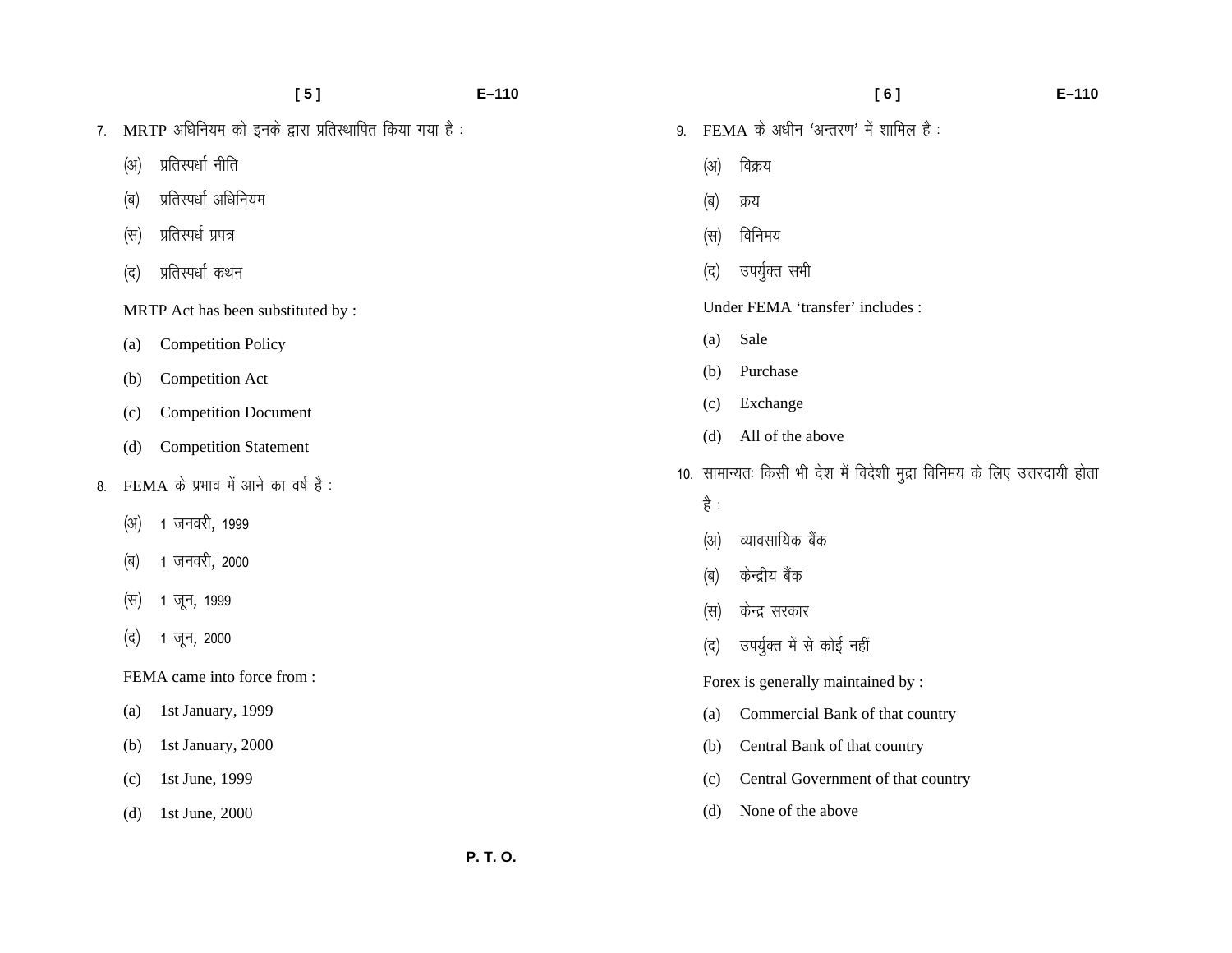|      | [7]                                                     | $E - 110$ |
|------|---------------------------------------------------------|-----------|
|      | 11. वर्तमान में WTO में कितने सदस्य देश हैं ?           |           |
| (3I) | 160                                                     |           |
| (ब)  | 164                                                     |           |
| (स)  | 207                                                     |           |
| (द)  | 195                                                     |           |
|      | At present how many member countries are there in WTO?  |           |
| (a)  | 160                                                     |           |
| (b)  | 164                                                     |           |
| (c)  | 207                                                     |           |
| (d)  | 195                                                     |           |
|      | 12. WTO का आधारभूत सिद्धान्त है:                        |           |
| (अ)  | पक्षपात नहीं                                            |           |
|      | (ब) परामर्श                                             |           |
|      | (स) कोटा का निषेध                                       |           |
| (द)  | उपर्युक्त सभी                                           |           |
|      | Which of the following is fundamental principle of WTO? |           |
| (a)  | Non-discrimination                                      |           |
| (b)  | Consultation                                            |           |
| (c)  | Prohibition on quotas                                   |           |

(d) All of the above

|     | [8]                                                                  | $E - 110$ |
|-----|----------------------------------------------------------------------|-----------|
|     | 13. निम्नलिखित में से कौन-सा WTO का उद्देश्य नहीं है ?               |           |
| (अ) | सदस्य देशों के लोगों के जीवन स्तर को सुधारना                         |           |
| (ब) | उत्पादन और माल का व्यापार बढाना                                      |           |
| (स) | पर्यावरण की रक्षा करना                                               |           |
| (द) | सदस्य देशों में भुगतान संतुलन की स्थिति में सुधार लाना               |           |
|     | Which one is not the objective of WTO?                               |           |
| (a) | Improving the standard of living of people of member<br>countries    |           |
| (b) | Increasing production and trade                                      |           |
| (c) | Protecting environment                                               |           |
| (d) | Improving balance of payment positions of member<br>countries        |           |
|     | 14. निम्नलिखित में से कौन-सा संस्थान 'डंकल प्रस्तावों' से जुड़ा है ? |           |
|     | (अ) विश्व बैंक                                                       |           |
|     | (ब) - अन्तर्राष्ट्रीय मुद्रा कोष                                     |           |
| (स) | विश्व व्यापार संगठन                                                  |           |
| (द) | संयुक्त राष्ट्र संगठन                                                |           |
|     | Which organization is related to 'Dunkel Proposal' ?                 |           |
| (a) | World Bank                                                           |           |
| (b) | <b>International Monetary Fund</b>                                   |           |
| (c) | World Trade Organisation                                             |           |
| (d) | <b>United Nations Organization</b>                                   |           |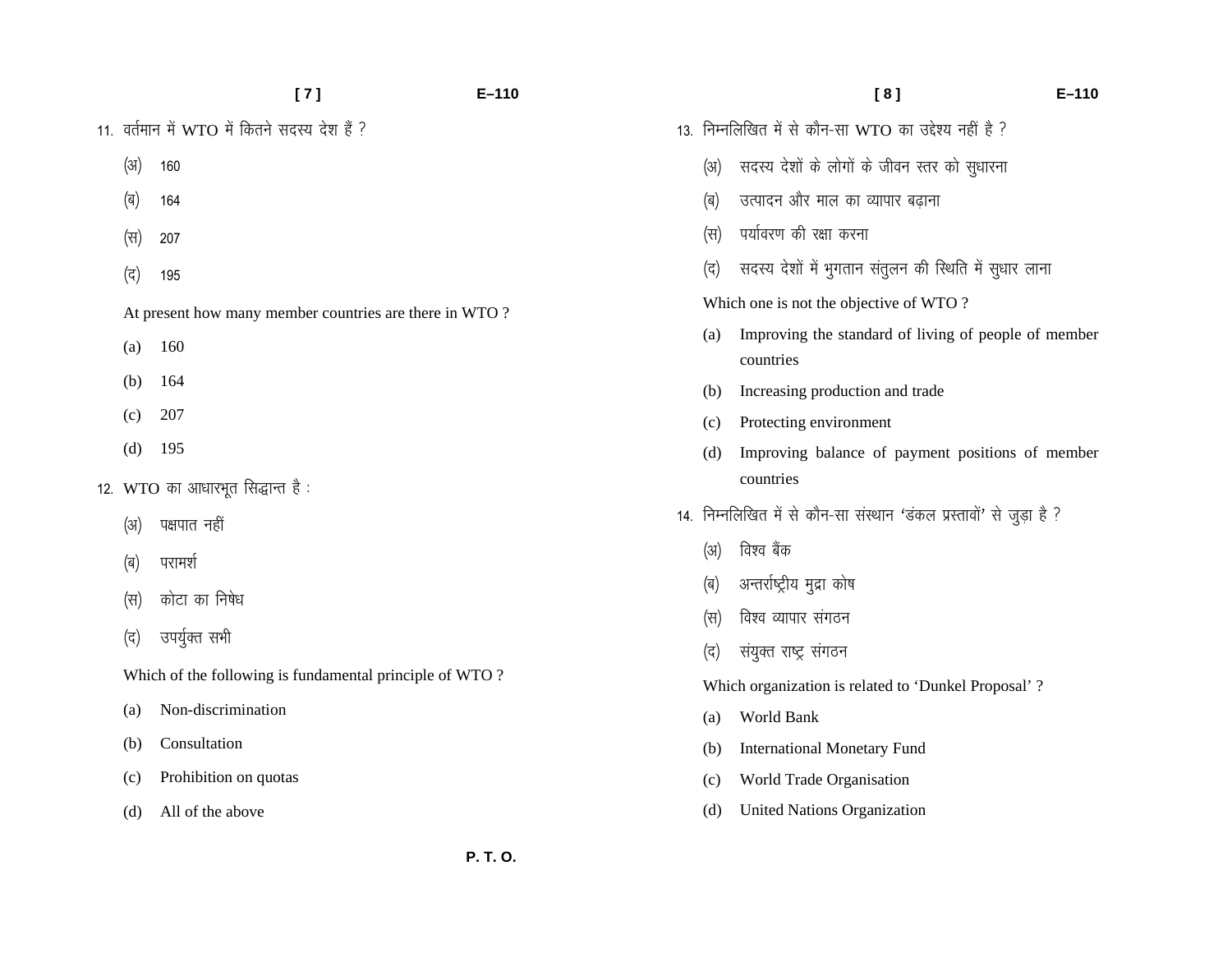|      | [9]                                                                                            | $E - 110$ |                  | [10]                                                      | $E - 110$ |
|------|------------------------------------------------------------------------------------------------|-----------|------------------|-----------------------------------------------------------|-----------|
|      | 15. बौद्धिक संपदा अधिकार संबंधी प्रावधान किस समझौते के निहित हैं ?                             |           |                  | 17. राज्य आयोग के सदस्य का कार्यकाल होता है :             |           |
| (3I) | <b>TRIPS</b>                                                                                   |           | (31)             | 5 वर्ष                                                    |           |
| (ब)  | <b>TRIMS</b>                                                                                   |           | (ब)              | 10 वर्ष                                                   |           |
| (स)  | <b>NTBs</b>                                                                                    |           | $(\overline{H})$ | 15 वर्ष                                                   |           |
| (द)  | उपर्युक्त सभी                                                                                  |           | (द)              | 20 वर्ष                                                   |           |
|      | The provisions relating to intellectual property rights are<br>contained in the agreement on : |           | (a)              | The term of the member of State Commission is:<br>5 years |           |
| (a)  | <b>TRIPS</b>                                                                                   |           | (b)              | 10 years                                                  |           |
| (b)  | <b>TRIMS</b>                                                                                   |           | (c)              | 15 years                                                  |           |
| (c)  | <b>NTBs</b>                                                                                    |           | (d)              | 20 years                                                  |           |
| (d)  | All of the above<br>16. उपभोक्ता संरक्षण अधिनियम लागू हुआ था:                                  |           |                  | 18. राष्ट्रीय आयोग के सदस्यों की न्यूनतम संख्या है:       |           |
| (3)  | 1 जनवरी, 1986 से                                                                               |           | (3I)             | $\overline{\mathbf{2}}$                                   |           |
| (ब)  | 1 जुलाई, 1986 से                                                                               |           | (ब)              | $\overline{4}$                                            |           |
| (स)  | 1 जनवरी, 1987 से                                                                               |           | (स)              | 6                                                         |           |
| (द)  | उपर्युक्त में से कोई नहीं                                                                      |           | (द)              | 8                                                         |           |
|      | Consumer Protection Act came into force with effect from :                                     |           |                  | Minimum number of members in National Commission is:      |           |
| (a)  | 1st January, 1986                                                                              |           | (a)              | 2                                                         |           |
| (b)  | 1st July, 1986                                                                                 |           | (b) $4$          |                                                           |           |
| (c)  | 1st January, 1987                                                                              |           | (c)              | 6                                                         |           |
| (d)  | None of the above                                                                              |           | (d)              | 8                                                         |           |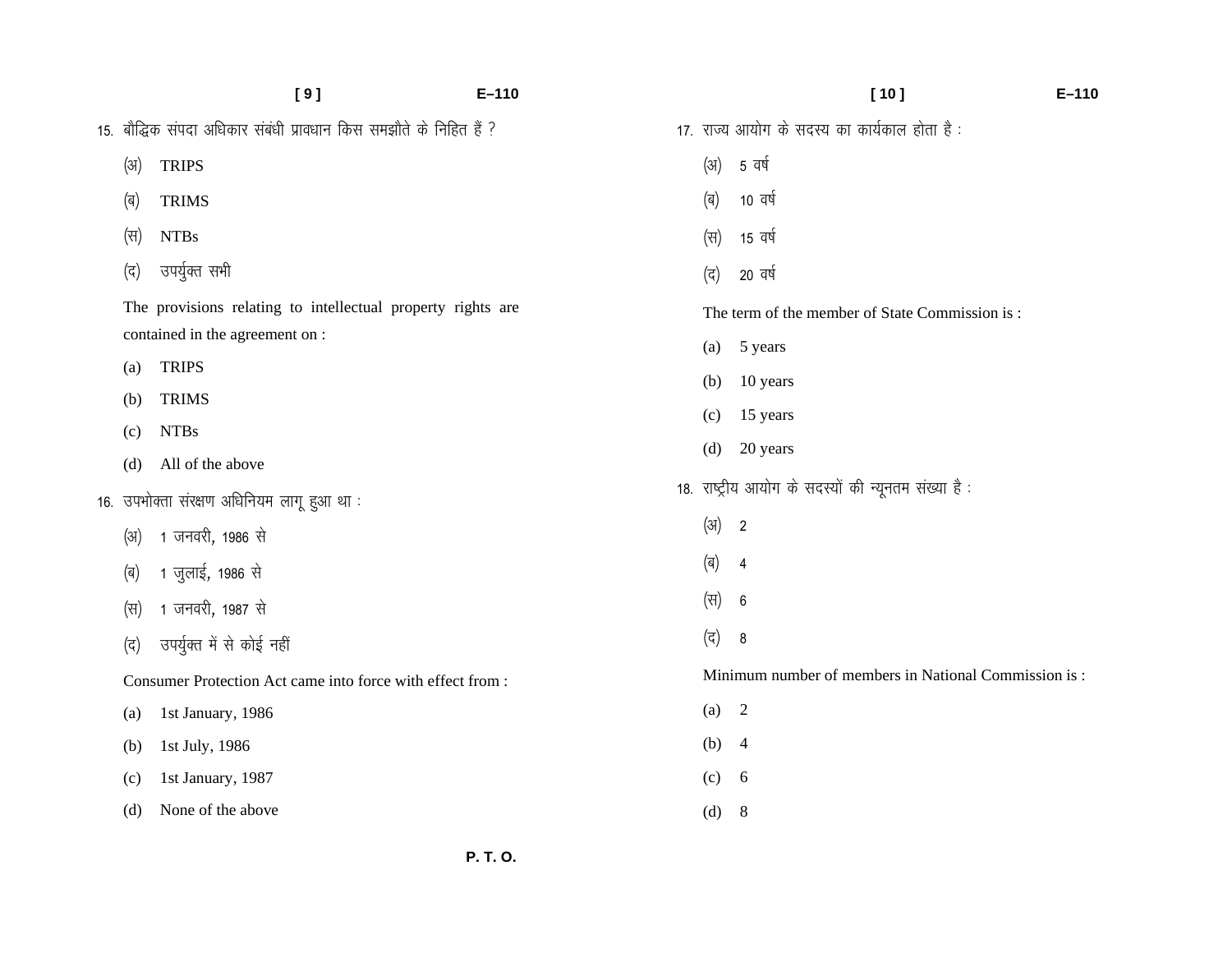|      | [11]                                                       | $E - 110$      | $E-110$<br>$[12]$                                                            |  |
|------|------------------------------------------------------------|----------------|------------------------------------------------------------------------------|--|
|      | 19. जिला उपभोक्ता मंच के सदस्य की न्यूनतम योग्यता होती है: |                | प्रत्येक 2<br>खण्ड—ब                                                         |  |
| (3I) | इंटरमीडिएट                                                 |                | (Section-B)                                                                  |  |
| (ब)  | स्नातक                                                     |                | अति लघु उत्तरीय प्रश्न                                                       |  |
| (स)  | स्नातकोत्तर                                                |                | (Very Short Answer Type Questions)                                           |  |
| (द)  | कानून स्नातक                                               |                | <b>नोट</b> : सभी प्रश्नों के उत्तर दीजिए। दो या तीन वाक्यों में उत्तर दीजिए। |  |
|      | The minimum qualification of the number of District        |                | Attempt all questions. Answer in two or three sentences.                     |  |
|      | Consumer Forum is:                                         | 1 <sub>1</sub> | जिला उपभोक्ता मंच क्या है ?                                                  |  |
| (a)  | Intermediate                                               |                | What is District Consumer Forum?                                             |  |
| (b)  | Graduate<br>Post-graduate                                  | 2.             | सेबी के उद्देश्य क्या हैं ?                                                  |  |
| (c)  |                                                            |                | What are the objectives of SEBI?                                             |  |
| (d)  | Law graduate                                               | 3.             | प्रतिस्पर्धा निरोधी समझौते क्या हैं ?                                        |  |
|      | 20. राज्य आयोग के सदस्य की न्यूनतम आयु होती है:            |                | What are anti-competition agreement?                                         |  |
| (3I) | 18 वर्ष                                                    | 4.             | बौद्धिक संपदा अधिकार से आप क्या समझते हैं ?                                  |  |
| (ब)  | 20 वर्ष                                                    |                | What do you understand by Intellectual Property Rights?                      |  |
| (स)  | 30 वर्ष                                                    | 5.             | औद्योगिक डिजाइन को परिभाषित कीजिए।                                           |  |
| (द)  | 35 वर्ष                                                    |                | Define Industrial design.                                                    |  |
|      | The minimum age of member of State Commission is:          |                |                                                                              |  |
| (a)  | 18 years                                                   | 6.             | भेदक मूल्य से आप क्या समझते हैं ?                                            |  |
| (b)  | 20 years                                                   |                | What is Penetrating Pricing?                                                 |  |
| (c)  | 30 years                                                   |                | 7. WTO की स्थापना का मूल उद्देश्य क्या था ?                                  |  |
| (d)  | 35 years                                                   |                | What was the prime objective of establishing WTO?                            |  |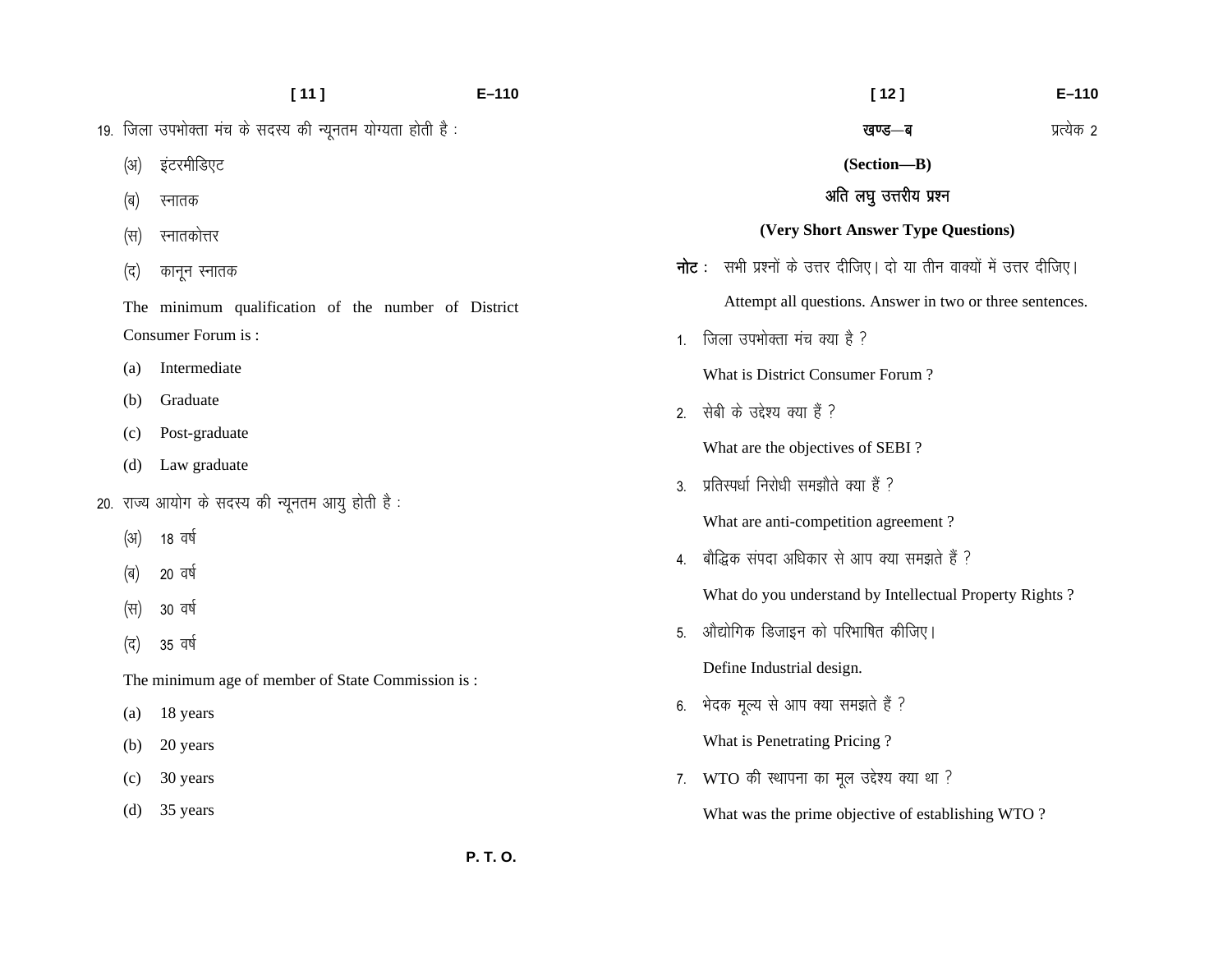#### $[13]$  $E-110$

8. स्वतंत्र व्यापार क्षेत्र क्या है ?

What is free trade area?

| खण्ड—स | प्रत्यक ३ |
|--------|-----------|
|        |           |

(Section-C)

#### लघु उत्तरीय प्रश्न

#### (Short Answer Type Questions)

**नोट**: किन्हीं **आठ** प्रश्नों के उत्तर दीजिए। अधिकतम शब्द-सीमा 75 शब्द।

Attempt any *eight* questions. Maximum word limit 75 words.

1. विभिन्न प्रकार की बौद्धिक सम्पत्तियों को बताइए।

Discuss the various Intellectual properties.

2. भारतीय प्रतिस्पर्धा आयोग के उद्देश्य लिखिए।

Write down the objectives of Competition Commission of India.

3. WTO के संगठन पर टिप्पणी लिखिए।

Write a note on organization of WTO.

- 4. राज्य आयोग का गठन कैसे होता है ? स्पष्ट कीजिए। How is State Commission constituted ? Discuss.
- 5. डंपिंग से हानि को समझाइए।

Explain Injury of Dumping.

- $[14]$
- 6. प्रतिस्पर्धा प्रपत्र क्या है ? समझाइए।

What is competition document? Explain.

7. फेमा की भूमिका क्या है ? स्पष्ट कीजिए।

What is the role of FEMA ? Explain.

- 8. ट्रेडमार्क्स तथा सर्विस मार्क्स क्या हैं ? What are trademarks and service marks?
- 9. करटम यूनियन क्या है ? समझाइए।

What is Custom Union ? Explain.

10. TRIMS पर एक संक्षिप्त टिप्पणी लिखिए। Write a short note on TRIMS.

प्रत्येक 5

 $E-110$ 

(Section-D)

खण्ड—द

### दीर्घ उत्तरीय प्रश्न

#### (Long Answer Type Questions)

नोट: सभी प्रश्नों के उत्तर दीजिए। अधिकतम शब्द-सीमा 150 शब्द।

Attempt all questions. Maximum word limit 150 words.

1. उपभोक्ता की प्रमुख समस्याएँ क्या हैं ? उपभोक्ता संरक्षण अधिनियम, 1986 के अंतर्गत उपभोक्ता के विभिन्न अधिकारों का वर्णन कीजिए।

Explain the main problems of consumer and discuss the rights of a consumer under Consumer Protection Act, 1986.